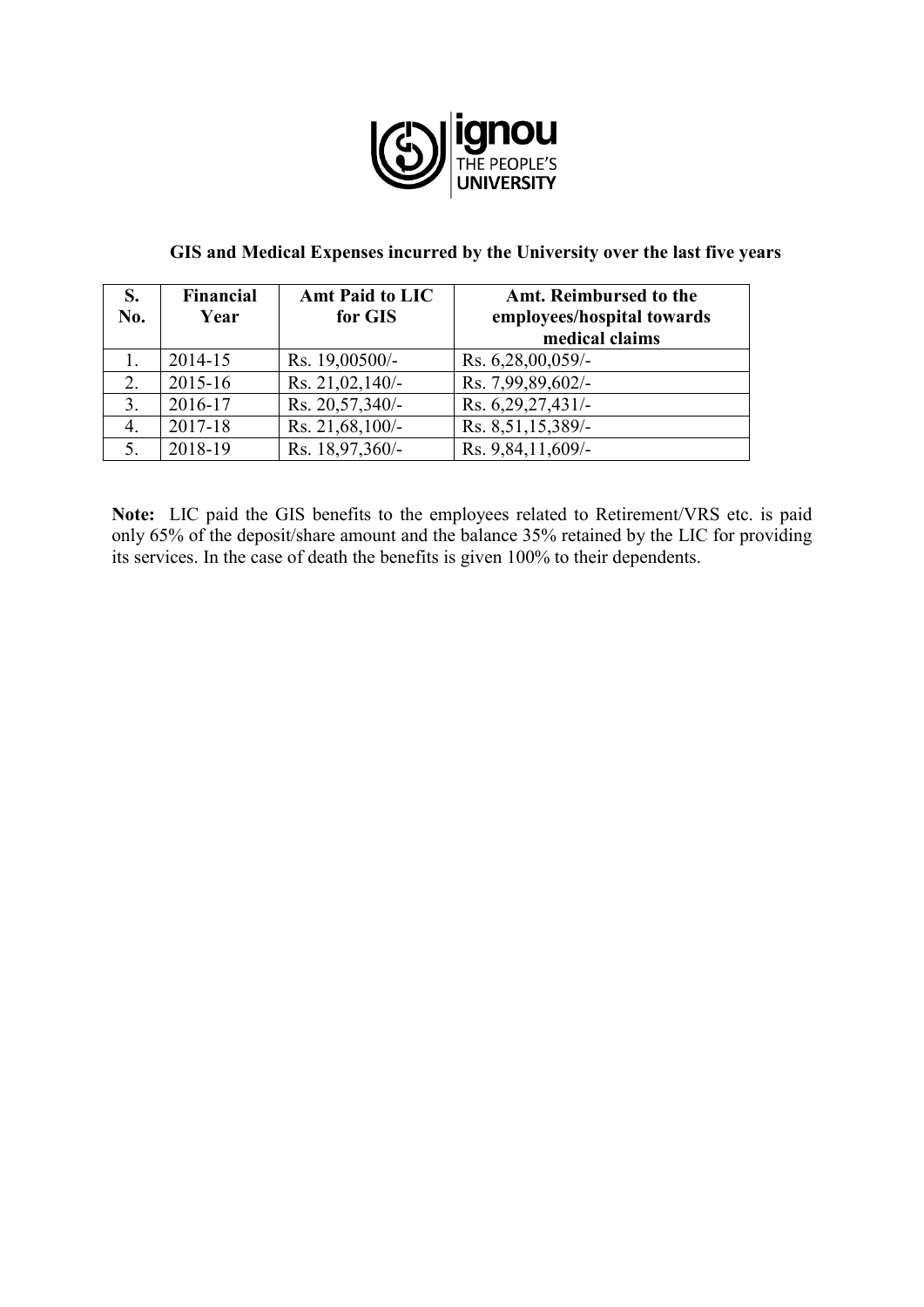

## **GIS data from 01.01.2014 to 31.12.2019 (Death Beneficiaries)**

| SI.                  | Name & Designation of employees            | Date of    | Amt. paid                | <b>Remarks</b>     |
|----------------------|--------------------------------------------|------------|--------------------------|--------------------|
| No.                  |                                            | death      | his                      |                    |
|                      |                                            |            | dependent                |                    |
| 1.                   | Sh. Baldev Dubey, SO(P), MPDD              | 17.4.2014  | $1,26,607/-$             |                    |
| $\overline{2}$       | Sh. G. Valte, AR-Shillong                  | 9.1.2014   | 1,44,629/-               |                    |
| $\overline{3}$ .     | Sh. N.K. Das, AD, DEC                      | 22.3.2014  | 1,22,294/-               | Not paid yet       |
| $\overline{4}$       | Cap. S.S. Bisht, Security, Admin           | 21.7.2015  | 1,93,782/-               |                    |
| $\overline{5}$       | Sh. Padam Singh, JAT, RC-Noida             | 12.11.2015 | 73,844/-                 |                    |
| 6                    | Sh. Raghavendra Tripathi, ARD,             | 5.3.2015   | 1,23,070/-               |                    |
|                      | Mumbai                                     |            |                          |                    |
| 7.<br>$\overline{8}$ | Sh. Ashok Kumar, MTS, RC-Bhopal            | 14.6.2016  | 78,160/                  |                    |
|                      | Sh. G. Santosh Kumar, SO, RC-<br>Bijapur   | 14.6.2016  | 1,15,294/-               |                    |
| 9                    | Sh. A.K. Srivastava, Sr. Asstt,            | 16.1.2017  | 1,16,387/-               |                    |
| 10.                  | Sh. Subhash Giri Goswami                   | 28.2.2017  | $92,615/-$               |                    |
| 11.                  | Sh. Mahesh Kumar, Driver                   | 28.5.2017  | $85,507/-$               |                    |
| 12                   | Sh. P. Shar Karaich                        | 4.6.2017   | 78,683/-                 |                    |
| 13.                  | Sh. Rana Dey, SO, RC-Guwahati              | 22.4.2017  | 82,978/-                 |                    |
| 14                   | Sh. Mukesh Kumar Shah, Assistant,          | 15.7.2017  | 71,619/                  |                    |
|                      | F&A                                        |            |                          |                    |
| 15                   | Sh. Satish Chander, AR-EMPC                | 16.6.2017  | 1,72,528/                |                    |
| 16                   | Dr. Daniel Joseph Kuba, ARD, RC-           | 15.5.2017  | $1,34,626/-$             |                    |
|                      | Itanagar                                   |            |                          |                    |
| 17                   | Mrs. Imnainla, ARD, RC-Kohima              | 21.1.2016  | $1,24,016/-$             |                    |
| $18\,$               | Sh. Shiv D. Sanduja, AR-Admin              | 7.8.2017   | 1,69,436/-               |                    |
| 19                   | Mr. Arun Kumar Panda, PS, RC-              | 24.9.2017  | --                       | Not paid yet.      |
|                      | Patna                                      |            |                          |                    |
| 20                   | Ms. Laxmi, MTS                             | 29.9.2017  | $\overline{\phantom{a}}$ | Not paid yet       |
| 21.                  | Sh. Rajesh Kumar Verma, MTS,<br><b>CMD</b> | 20.12.2017 | $73,854/-$               |                    |
| 22                   | Sh. Mahesh Kumar, Assistant, F&A           | 20.12.2010 | $61,575/-$               | Paid on 24.12.2019 |
| 23                   | Prof. Madhu Bala, SOSS                     | 23.11.2013 | $1,83,376/$ -            | Paid on 3.9.2019   |
| 24.                  | Sh. Kuldeep Bisht, Driver, Admn.           | 18.2.2019  | 1,09,534/-               |                    |
| $\overline{25}$      | Sh. Mahinder Singh, Driver, Admn.          | 24.3.2019  | $1,04,707/-$             |                    |
| 26.                  | Sh. Kundan-II, MTS, SSC                    | 9.j10.2019 | --                       | Claim not received |
|                      |                                            |            |                          | yet.               |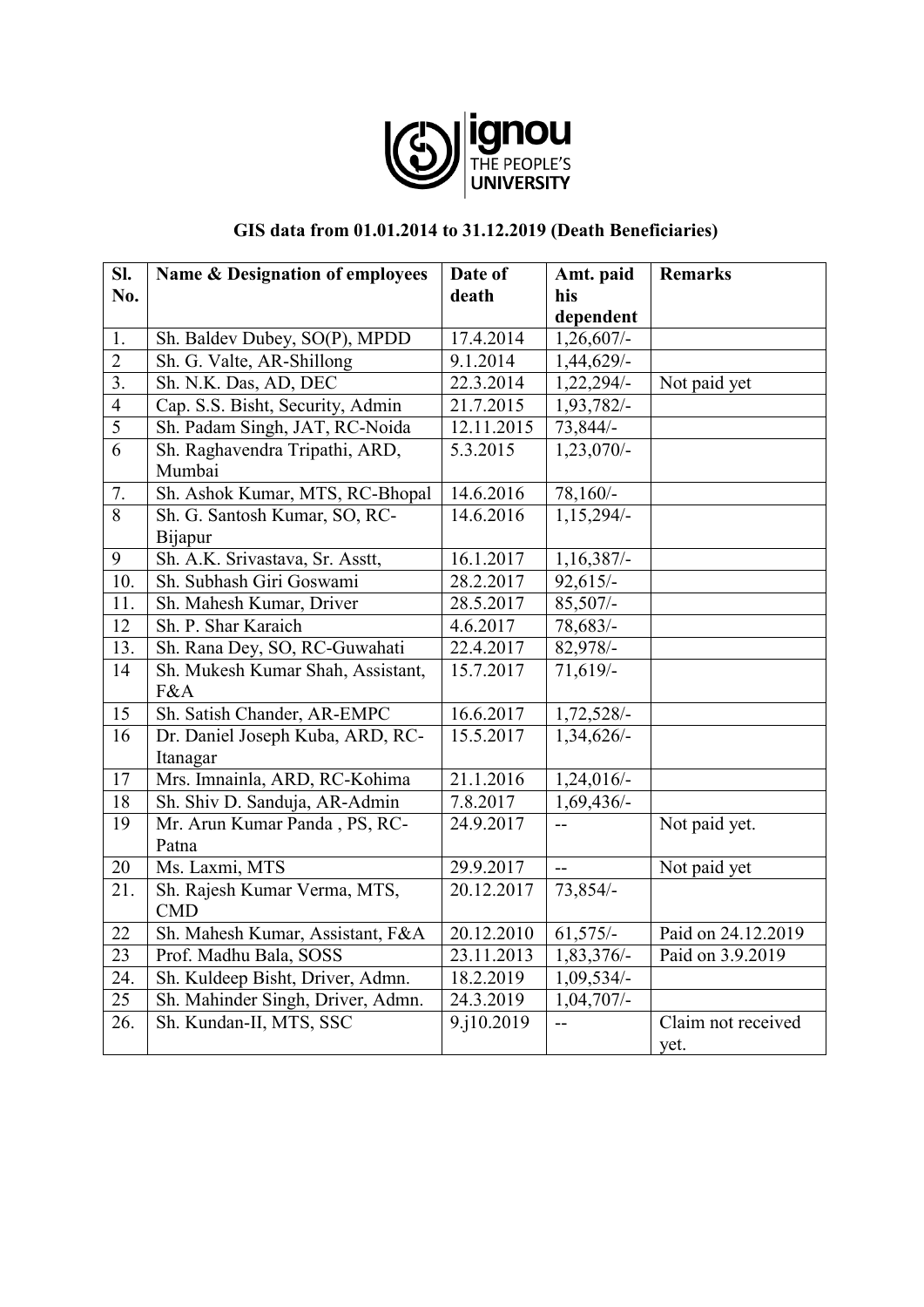

## **PAYMENT RECEIVED FROM LIC**

| Claim             |                 |                 |                  |             |                         |             | <b>Double</b>    |
|-------------------|-----------------|-----------------|------------------|-------------|-------------------------|-------------|------------------|
| <b>Intimation</b> | <b>Employee</b> | <b>Employee</b> |                  | Non-        | Date of                 | <b>Mode</b> | <b>Accident</b>  |
| Date              | ID              | <b>Name</b>     | <b>lcsa</b>      | <b>Risk</b> | Exit                    | of Exit     | <b>Benefit</b>   |
| 15-02-2019        | 3193            | N.L.N. Reddy    | $\overline{0}$   | 44680       | 31/12/2018              | M           | $\boldsymbol{0}$ |
|                   |                 | Rajender Kumar  |                  |             |                         |             |                  |
| 14-02-2019        | 1868            | Sharma          | $\boldsymbol{0}$ | 65759       | 31/12/2018              | M           | $\boldsymbol{0}$ |
| 14-02-2019        | 3421            | R. Subramaniam  | 60000            | 26276       | $\overline{11/01/2018}$ | D           | $\boldsymbol{0}$ |
| 19-12-2018        | 1144a           | Sandeep Khanna  | $\boldsymbol{0}$ | 47566       | 31/10/2018              | W           | $\overline{0}$   |
| 14-12-2018        | 3031            | Ram Phal        | $\boldsymbol{0}$ | 25439       | 31/10/2018              | $\mathbf M$ | $\boldsymbol{0}$ |
|                   |                 | P.K.            |                  |             |                         |             |                  |
| 14-12-2018        | 3377            | Bhattacharya    | $\boldsymbol{0}$ | 37881       | 30/09/2018              | M           | $\boldsymbol{0}$ |
|                   |                 | Lalrinkimi      |                  |             |                         |             |                  |
| 28-11-2018        | 4199            | Tochhawng       | $\boldsymbol{0}$ | 3256        | 08/07/2018              | W           | $\boldsymbol{0}$ |
|                   |                 | Anil Kumar      |                  |             |                         |             |                  |
| 28-11-2018        | 1134            | Saxena          | $\boldsymbol{0}$ | 115565      | 30/09/2018              | $\mathbf M$ | $\boldsymbol{0}$ |
| 28-11-2018        | 1483            | Deepak Kapoor   | $\overline{0}$   | 11327       | 14/03/2017              | W           | $\overline{0}$   |
|                   |                 | Rajesh Kumar    |                  |             |                         |             |                  |
| 16-10-2018        | 1892            | Verma           | 60000            | 13854       | 20/12/2017              | D           | $\boldsymbol{0}$ |
|                   |                 |                 |                  |             | 31/08/2018              |             |                  |
| $01 - 10 - 2018$  | 3032            | Ram Shankar     | $\boldsymbol{0}$ | 22557       | 00:00:00                | M           | $\boldsymbol{0}$ |
|                   |                 | C. A.           |                  |             | 31/08/2018              |             |                  |
| $01 - 10 - 2018$  | 3744            | Narasimham      | $\boldsymbol{0}$ | 49377       | 00:00:00                | M           | $\boldsymbol{0}$ |
|                   |                 | Ranjan Kumar    |                  |             | 31/07/2018              |             |                  |
| 01-10-2018        | 1897            | Sahoo           | $\boldsymbol{0}$ | 14776       | 00:00:00                | W           | $\boldsymbol{0}$ |
|                   |                 |                 |                  |             | 31/08/2018              |             |                  |
| $01 - 10 - 2018$  | 1329            | Jyoti Malik     | $\boldsymbol{0}$ | 44963       | 00:00:00                | M           | $\boldsymbol{0}$ |
|                   |                 |                 |                  |             | 31/08/2018              |             |                  |
| $01 - 10 - 2018$  | 2777            | Om Prakash      | $\boldsymbol{0}$ | 6629        | 00:00:00                | M           | $\boldsymbol{0}$ |
|                   |                 |                 |                  |             | 31/08/2018              |             |                  |
| 01-10-2018        | 1353            | Poonam Ahuja    | $\boldsymbol{0}$ | 40792       | 00:00:00                | W           | $\boldsymbol{0}$ |
|                   |                 | Manoranjan      |                  |             | 09/07/2018              |             |                  |
| 23-08-2018        | 1719            | Tripathy        | $\boldsymbol{0}$ | 53961       | 00:00:00                | W           | $\boldsymbol{0}$ |
|                   |                 |                 |                  |             | 30/06/2018              |             |                  |
| 23-08-2018        | 1493            | Mahem Pal       | $\boldsymbol{0}$ | 39746       | 00:00:00                | M           | $\boldsymbol{0}$ |
|                   |                 |                 |                  |             | 30/06/2018              |             |                  |
| 23-08-2018        | 2284            | Jagdish Singh   | $\boldsymbol{0}$ | 60092       | 00:00:00                | M           | $\boldsymbol{0}$ |
|                   |                 | C. Gajendra     |                  |             | 30/06/2018              |             |                  |
| 23-08-2018        | 2207            | Naidu           | $\boldsymbol{0}$ | 95403       | 00:00:00                | M           | $\boldsymbol{0}$ |
|                   |                 |                 |                  |             | 30/06/2018              |             |                  |
| 23-08-2018        | 2338            | D. B. Damle     | $\boldsymbol{0}$ | 79314       | 00:00:00                | M           | $\boldsymbol{0}$ |
|                   |                 | B.P.R.          |                  |             | 03/07/2018              |             |                  |
| 23-08-2018        | 2403            | Narasimharao    | $\boldsymbol{0}$ | 87578       | 00:00:00                | W           | $\boldsymbol{0}$ |
| 08-08-2018        | 2607            | P. V. Ramana    | $\boldsymbol{0}$ | 42382       | 31/05/2018              | $\mathbf M$ | $\boldsymbol{0}$ |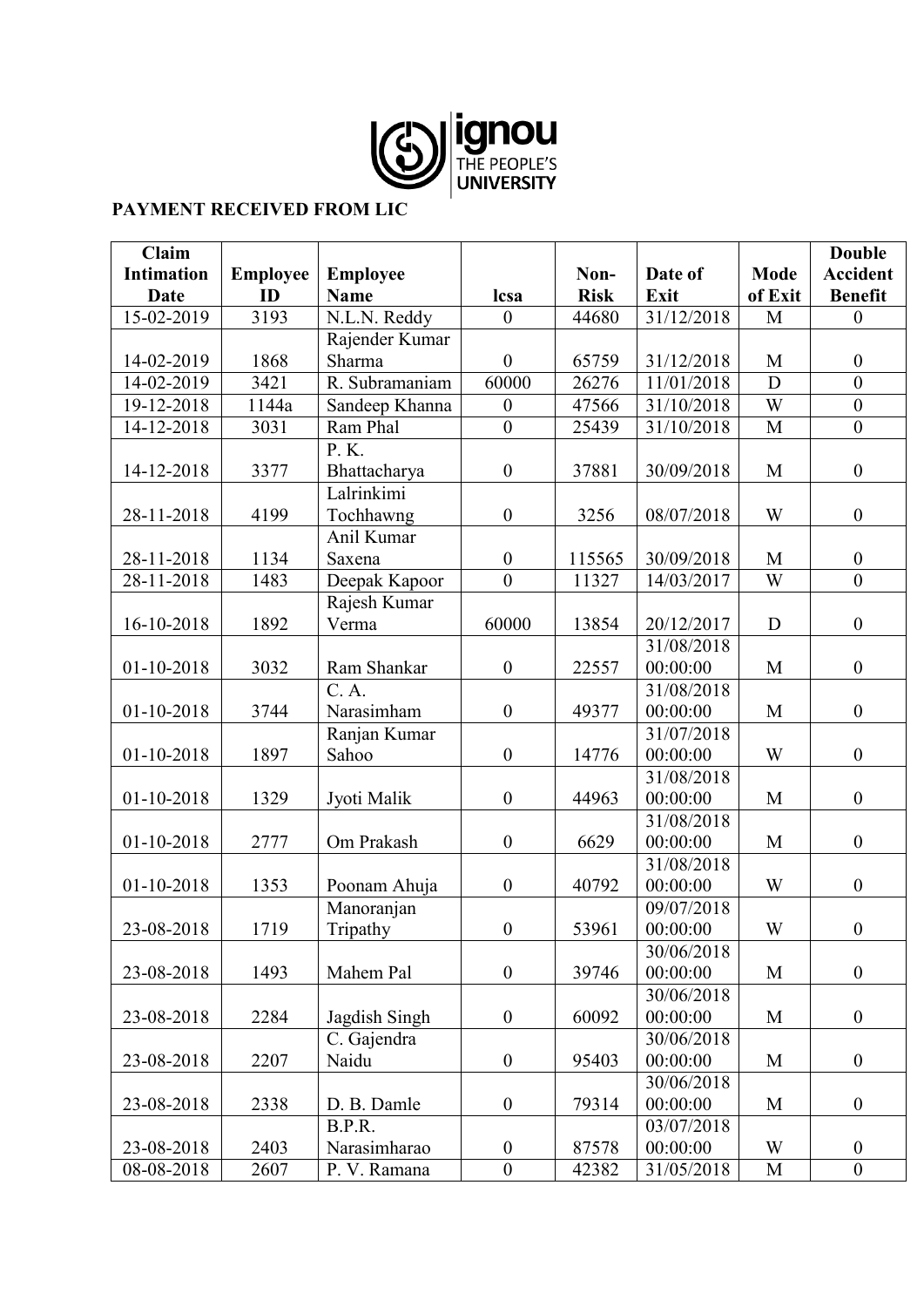|            |      | Reddy                 |                  |        | 00:00:00               |   |                  |
|------------|------|-----------------------|------------------|--------|------------------------|---|------------------|
|            |      | Prem Singh            |                  |        | 31/05/2018             |   |                  |
| 08-08-2018 | 3144 | Negi                  | $\boldsymbol{0}$ | 39041  | 00:00:00               | M | $\boldsymbol{0}$ |
|            |      | Sitansu Sekhar        |                  |        | 30/04/2018             |   |                  |
| 08-08-2018 | 2230 | Jena                  | $\boldsymbol{0}$ | 85663  | 00:00:00               | W | $\boldsymbol{0}$ |
|            |      | R.                    |                  |        | 31/05/2018             |   |                  |
| 08-08-2018 | 1828 | Muthanandam           | $\boldsymbol{0}$ | 53810  | 00:00:00               | M | $\boldsymbol{0}$ |
|            |      | Parasu                |                  |        |                        |   |                  |
|            |      | Venkateswar           |                  |        | 31/05/2018             |   |                  |
| 08-08-2018 | 1687 | Rao                   | $\boldsymbol{0}$ | 57265  | 00:00:00               | M | $\boldsymbol{0}$ |
|            |      | Ashok Kumar           |                  |        | 30/04/2018             |   |                  |
| 12-07-2018 | 2539 | Sharma                | $\boldsymbol{0}$ | 65401  | 00:00:00               | M | $\boldsymbol{0}$ |
|            |      | Z. Fazalur            |                  |        | 30/04/2018             |   |                  |
| 12-07-2018 | 2511 | Rahman                | $\boldsymbol{0}$ | 56815  | 00:00:00               | M | $\boldsymbol{0}$ |
|            |      |                       |                  |        | 30/04/2018             |   |                  |
| 12-07-2018 | 1287 | Ansar Hussain         | $\boldsymbol{0}$ | 65247  | 00:00:00               | M | $\boldsymbol{0}$ |
|            |      |                       |                  |        | 31/03/2018             |   |                  |
| 09-07-2018 | 2020 | Ahmed R. Khan         | $\boldsymbol{0}$ | 119800 | 00:00:00               | M | $\boldsymbol{0}$ |
|            |      | Isagahah              |                  |        | 05/03/2018             |   |                  |
| 09-07-2018 | 4239 | Lawrniang             | $\boldsymbol{0}$ | 3129   | 00:00:00               | W | $\boldsymbol{0}$ |
|            |      |                       |                  |        | 07/08/2017             |   |                  |
| 23-03-2018 | 1124 | Shiv D. Sanduja       | 120000           | 49646  | 00:00:00               | D | $\boldsymbol{0}$ |
|            |      | Ram Ayodhya           |                  |        | 28/02/2018             |   |                  |
| 14-03-2018 | 1297 | Das                   | $\boldsymbol{0}$ | 47671  | 00:00:00               | M | $\boldsymbol{0}$ |
|            |      | Saswati               |                  |        | 28/02/2018             |   |                  |
| 14-03-2018 | 1758 | Bhattacharya          | $\boldsymbol{0}$ | 58889  | 00:00:00               | M | $\boldsymbol{0}$ |
|            |      |                       |                  |        | 28/02/2018             |   |                  |
| 14-03-2018 | 1797 | Rajesh Kumar          | $\boldsymbol{0}$ | 38767  | 00:00:00               | M | $\boldsymbol{0}$ |
|            |      |                       |                  |        | 28/02/2018             |   |                  |
| 14-03-2018 | 1746 | G. N. Prasad          | $\boldsymbol{0}$ | 63177  | 00:00:00               | M | $\boldsymbol{0}$ |
|            |      |                       |                  |        | 31/01/2018<br>00:00:00 |   |                  |
| 01-03-2018 | 1685 | Prith Pal Singh       | $\boldsymbol{0}$ | 55470  | 31/01/2018             | M | $\boldsymbol{0}$ |
| 01-03-2018 | 1415 | Baldhari Singh        | $\boldsymbol{0}$ | 49059  | 00:00:00               | M | $\boldsymbol{0}$ |
|            |      | G. Srinivasa          |                  |        | 31/01/2018             |   |                  |
| 01-03-2018 | 1580 | Murthy                | $\boldsymbol{0}$ | 21866  | 00:00:00               | W | $\boldsymbol{0}$ |
|            |      |                       |                  |        | 31/01/2018             |   |                  |
| 01-03-2018 | 1774 | Nakli Ram             | $\boldsymbol{0}$ | 45822  | 00:00:00               | M | $\boldsymbol{0}$ |
|            |      | <b>Bavinder Singh</b> |                  |        | 31/01/2018             |   |                  |
| 01-03-2018 | 2484 | Pathania              | $\boldsymbol{0}$ | 40330  | 00:00:00               | M | $\boldsymbol{0}$ |
|            |      | Qasemuddin            |                  |        | 31/01/2018             |   |                  |
| 01-03-2018 | 2402 | Haider                | $\boldsymbol{0}$ | 76373  | 00:00:00               | M | $\boldsymbol{0}$ |
|            |      | Nakshatra Pal         |                  |        | 29/12/2017             |   |                  |
| 01-02-2018 | 2475 | Singh                 | $\boldsymbol{0}$ | 70277  | 00:00:00               | W | $\boldsymbol{0}$ |
|            |      |                       |                  |        | 31/12/2017             |   |                  |
| 01-02-2018 | 1639 | Jagbir Singh-I        | $\boldsymbol{0}$ | 34148  | 00:00:00               | M | $\boldsymbol{0}$ |
|            |      | Bhaurao N.            |                  |        | 31/12/2017             |   |                  |
| 01-02-2018 | 3076 | Shribhat              | $\boldsymbol{0}$ | 21115  | 00:00:00               | M | $\boldsymbol{0}$ |
| 11-12-2017 | 2812 | Weidamon              | $\mathbf{0}$     | 52312  | 30/11/2017             | M | $\boldsymbol{0}$ |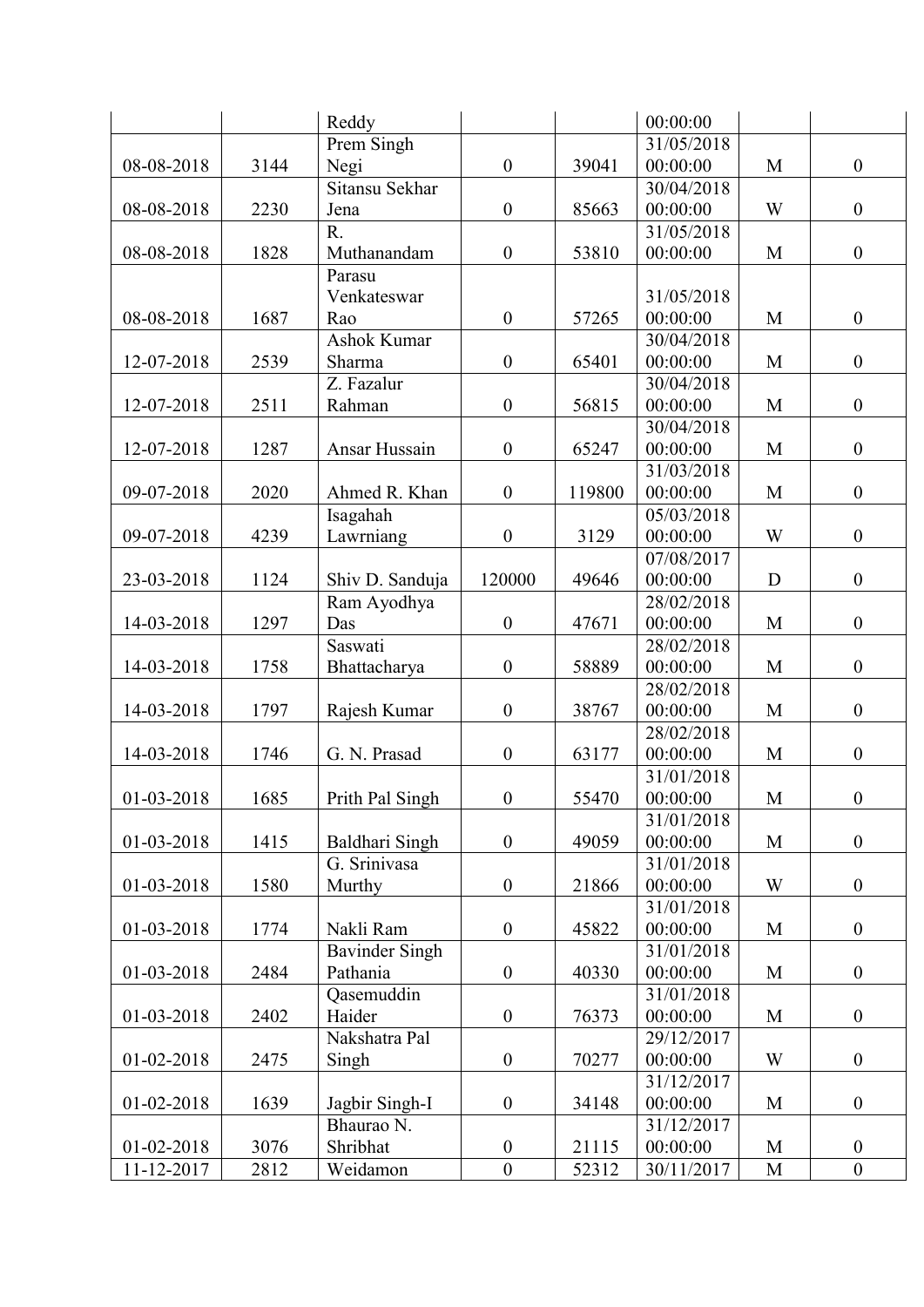|            |      | Khairnaior          |                  |        | 00:00:00   |   |                  |
|------------|------|---------------------|------------------|--------|------------|---|------------------|
|            |      | Aruna Kumar         |                  |        | 24/09/2017 |   |                  |
| 11-12-2017 | 3017 | Panda               | 80000            | 34329  | 00:00:00   | D | $\boldsymbol{0}$ |
|            |      | S. V. S.            |                  |        | 30/11/2017 |   |                  |
| 11-12-2017 | 2007 | Chaudhary           | $\boldsymbol{0}$ | 116247 | 00:00:00   | M | $\boldsymbol{0}$ |
|            |      |                     |                  |        | 31/10/2017 |   |                  |
| 22-11-2017 | 2021 | Ravindra Kumar      | $\boldsymbol{0}$ | 68012  | 00:00:00   | M | $\boldsymbol{0}$ |
|            |      |                     |                  |        | 31/08/2015 |   |                  |
| 22-11-2017 | 3844 | Mukesh Dhobi        | $\boldsymbol{0}$ | 1978   | 00:00:00   | W | $\boldsymbol{0}$ |
|            |      |                     |                  |        | 30/09/2017 |   |                  |
| 07-11-2017 | 2370 | Geeta Kaicker       | $\boldsymbol{0}$ | 89287  | 00:00:00   | M | $\boldsymbol{0}$ |
|            |      |                     |                  |        | 30/09/2017 |   |                  |
| 07-11-2017 | 1233 | T. R. Manoj         | $\boldsymbol{0}$ | 41471  | 00:00:00   | M | $\boldsymbol{0}$ |
|            |      | Shivnandan          |                  |        | 31/08/2017 |   |                  |
| 28-10-2017 | 1860 | Kumar Sharma        | $\boldsymbol{0}$ | 93651  | 00:00:00   | M | $\boldsymbol{0}$ |
|            |      |                     |                  |        | 31/08/2017 |   |                  |
| 28-10-2017 | 2394 | Manjula Saxena      | $\boldsymbol{0}$ | 28506  | 00:00:00   | M | $\boldsymbol{0}$ |
|            |      |                     |                  |        | 31/08/2017 |   |                  |
| 28-10-2017 | 2427 | Madan Singh         | $\boldsymbol{0}$ | 6416   | 00:00:00   | M | $\boldsymbol{0}$ |
|            |      | Amiya Bhushan       |                  |        | 31/08/2017 |   |                  |
| 28-10-2017 | 2143 | Sharma              | $\boldsymbol{0}$ | 114042 | 00:00:00   | M | $\boldsymbol{0}$ |
|            |      | Tara Chand          |                  |        | 31/08/2017 |   |                  |
|            |      |                     | $\boldsymbol{0}$ |        |            |   |                  |
| 28-10-2017 | 1662 | Ghial               |                  | 36774  | 00:00:00   | M | $\boldsymbol{0}$ |
|            |      |                     |                  |        | 16/06/2017 |   |                  |
| 03-10-2017 | 2618 | Satish Chander      | 120000           | 52780  | 00:00:00   | D | $\boldsymbol{0}$ |
|            |      | Mukesh Kumar        |                  |        | 15/07/2017 |   |                  |
| 03-10-2017 | 1392 | Shah                | 60000            | 11724  | 00:00:00   | D | $\boldsymbol{0}$ |
|            |      |                     |                  |        | 04/06/2017 |   |                  |
| 03-10-2017 | 3186 | P. Shankaraiah      | 60000            | 20099  | 00:00:00   | D | $\boldsymbol{0}$ |
|            |      | Umesh Chand         |                  |        | 31/05/2017 |   |                  |
| 24-08-2017 | 1683 | <b>Bisht</b>        | $\boldsymbol{0}$ | 52874  | 00:00:00   | M | $\boldsymbol{0}$ |
|            |      |                     |                  |        | 21/01/2016 |   |                  |
| 22-08-2017 | 3931 | Imnainla            | 120000           | 4478   | 00:00:00   | D | $\boldsymbol{0}$ |
|            |      | Daniel Joseph       |                  |        | 15/05/2017 |   |                  |
| 22-08-2017 | 1993 | Kuba                | 120000           | 14920  | 00:00:00   | D | $\boldsymbol{0}$ |
|            |      |                     |                  |        | 22/04/2017 |   |                  |
| 22-08-2017 | 4162 | Rana Dey            | 80000            | 3202   | 00:00:00   | D | $\boldsymbol{0}$ |
|            |      |                     |                  |        | 30/06/2017 |   |                  |
| 22-08-2017 | 2491 | Naval Kishore       | $\boldsymbol{0}$ | 46821  | 00:00:00   | M | $\boldsymbol{0}$ |
|            |      |                     |                  |        | 28/05/2017 |   |                  |
| 22-08-2017 | 1294 | Mahesh Kumar        | 60000            | 26914  | 00:00:00   | D | $\boldsymbol{0}$ |
|            |      |                     |                  |        | 30/06/2017 |   |                  |
| 16-08-2017 | 2416 | Neeta Kapai         | $\boldsymbol{0}$ | 96059  | 00:00:00   | M | $\boldsymbol{0}$ |
|            |      |                     |                  |        | 28/02/2017 |   |                  |
| 16-08-2017 | 1302 | Ashok Kumar-I       | $\boldsymbol{0}$ | 41602  | 00:00:00   | M | $\boldsymbol{0}$ |
|            |      | Subhash             |                  |        | 30/06/2017 |   |                  |
| 16-08-2017 | 2151 | Dhuliya             | $\boldsymbol{0}$ | 15017  | 00:00:00   | M | $\boldsymbol{0}$ |
|            |      |                     |                  |        | 31/03/2017 |   |                  |
| 21-07-2017 | 2056 | <b>B</b> S Saraswat | $\boldsymbol{0}$ | 101619 | 00:00:00   | M | $\boldsymbol{0}$ |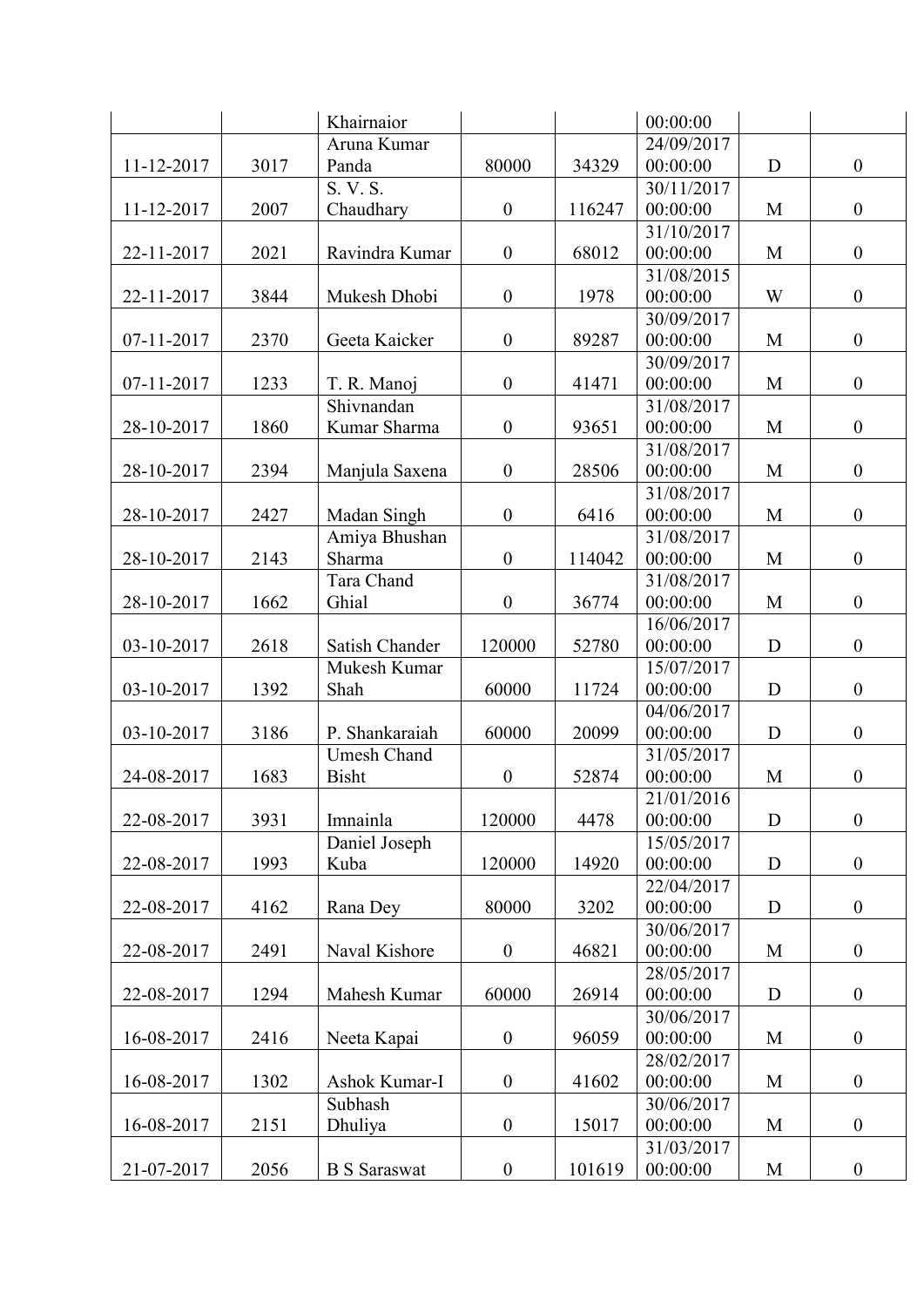|            |       | Purushottam     |                  |        | 31/05/2017 |             |                  |
|------------|-------|-----------------|------------------|--------|------------|-------------|------------------|
| 21-07-2017 | 3196  | Manna           | $\boldsymbol{0}$ | 37995  | 00:00:00   | M           | $\boldsymbol{0}$ |
|            |       | Chinmoy Kumar   |                  |        | 31/08/2016 |             |                  |
| 21-07-2017 | 2431  | Ghosh           | $\boldsymbol{0}$ | 81251  | 00:00:00   | M           | $\boldsymbol{0}$ |
|            |       | Rajbir Singh    |                  |        | 31/05/2017 |             |                  |
| 21-07-2017 | 3147  | Rana            | $\boldsymbol{0}$ | 52796  | 00:00:00   | $\mathbf M$ | $\boldsymbol{0}$ |
|            |       | Y. S.           |                  |        | 31/05/2017 |             |                  |
| 21-07-2017 | 2944  | Bhambulkar      | $\boldsymbol{0}$ | 72092  | 00:00:00   | M           | $\boldsymbol{0}$ |
|            |       | Mahesh Chand    |                  |        | 31/03/2017 |             |                  |
| 18-07-2017 | 2005  | Sharma          | $\boldsymbol{0}$ | 64667  | 00:00:00   | M           | $\boldsymbol{0}$ |
|            |       | Subhash Giri    |                  |        | 28/02/2017 |             |                  |
| 18-07-2017 | 2911  | Goswami         | 60000            | 32825  | 00:00:00   | $\mathbf D$ | $\boldsymbol{0}$ |
|            |       | Gopinath        |                  |        | 30/04/2017 |             |                  |
| 18-07-2017 | 2000  | Pradhan         | $\boldsymbol{0}$ | 59515  | 00:00:00   | M           | $\boldsymbol{0}$ |
|            |       |                 |                  |        | 30/04/2017 |             |                  |
| 18-07-2017 | 2515  | Veena Sharma    | $\boldsymbol{0}$ | 51182  | 00:00:00   | M           | $\boldsymbol{0}$ |
|            |       |                 |                  |        | 30/04/2017 |             |                  |
| 18-07-2017 | 2810  | Ram Kishan      | $\boldsymbol{0}$ | 52545  | 00:00:00   | M           | $\boldsymbol{0}$ |
|            |       |                 |                  |        | 19/06/2013 |             |                  |
| 10-07-2017 | 1486  | Yogesh          | $\boldsymbol{0}$ | 6539   | 00:00:00   | W           | $\boldsymbol{0}$ |
|            |       |                 |                  |        | 28/02/2017 |             |                  |
| 14-06-2017 | 3094  | T. M. Tharadevi | $\boldsymbol{0}$ | 31726  | 00:00:00   | M           | $\boldsymbol{0}$ |
|            |       | Tribhuwan       |                  |        | 01/02/2017 |             |                  |
| 14-06-2017 | 2036  | Kapoor          | $\boldsymbol{0}$ | 109148 | 00:00:00   | W           | $\boldsymbol{0}$ |
|            |       |                 |                  |        | 28/02/2017 |             |                  |
| 14-06-2017 | 2193  | J. M. Parakh    | $\boldsymbol{0}$ | 109226 | 00:00:00   | M           | $\boldsymbol{0}$ |
|            |       | bal.Abhay       |                  |        | 15/01/2017 |             |                  |
| 09-06-2017 | 16641 | Kr.Srivastava   | $\boldsymbol{0}$ | 79692  | 00:00:00   | M           | $\boldsymbol{0}$ |
|            |       | Abhay Kumar     |                  |        | 15/01/2017 |             |                  |
| 01-06-2017 | 1641  | Srivastava      | $\boldsymbol{0}$ | 37435  | 00:00:00   | M           | $\boldsymbol{0}$ |
|            |       | Poonam Ashok    |                  |        | 31/12/2016 |             |                  |
| 25-03-2017 | 2437  | Kumar           | $\boldsymbol{0}$ | 83636  | 00:00:00   | $\mathbf M$ | $\boldsymbol{0}$ |
|            |       |                 |                  |        | 13/08/2012 |             |                  |
| 23-03-2017 | 2478  | S. N. Ambedkar  | $\boldsymbol{0}$ | 5244   | 00:00:00   | W           | $\boldsymbol{0}$ |
|            |       |                 |                  |        | 18/10/2016 |             |                  |
| 23-03-2017 | 2202  | R. Sudarshan    | $\boldsymbol{0}$ | 36547  | 00:00:00   | M           | $\boldsymbol{0}$ |
|            |       |                 |                  |        | 31/12/2016 |             |                  |
| 23-03-2017 | 2147  | Sunaina Kumar   | $\boldsymbol{0}$ | 107678 | 00:00:00   | M           | $\boldsymbol{0}$ |
|            |       | Thenbilung      |                  |        | 31/12/2016 |             |                  |
| 23-03-2017 | 1715  | Kammei          | $\boldsymbol{0}$ | 51723  | 00:00:00   | M           | $\boldsymbol{0}$ |
|            |       | Kordar Dora     |                  |        | 31/12/2016 |             |                  |
| 23-03-2017 | 3501  | Hynnietwa       | $\boldsymbol{0}$ | 47477  | 00:00:00   | M           | $\boldsymbol{0}$ |
|            |       |                 |                  |        | 31/01/2017 |             |                  |
| 23-03-2017 | 1725  | Chandra Ballabh | $\boldsymbol{0}$ | 71957  | 00:00:00   | M           | $\boldsymbol{0}$ |
|            |       | Deo Shankar     |                  |        | 16/05/2014 |             |                  |
| 23-03-2017 | 2464  | Navin           | $\boldsymbol{0}$ | 4913   | 00:00:00   | W           | $\boldsymbol{0}$ |
|            |       | Sangeeta        |                  |        | 17/10/2016 |             |                  |
| 20-01-2017 | 2024  | Pandey          | $\boldsymbol{0}$ | 74999  | 00:00:00   | W           | $\boldsymbol{0}$ |
| 20-01-2017 | 2353  | Himanshu        | $\boldsymbol{0}$ | 5339   | 03/07/2016 | W           | $\boldsymbol{0}$ |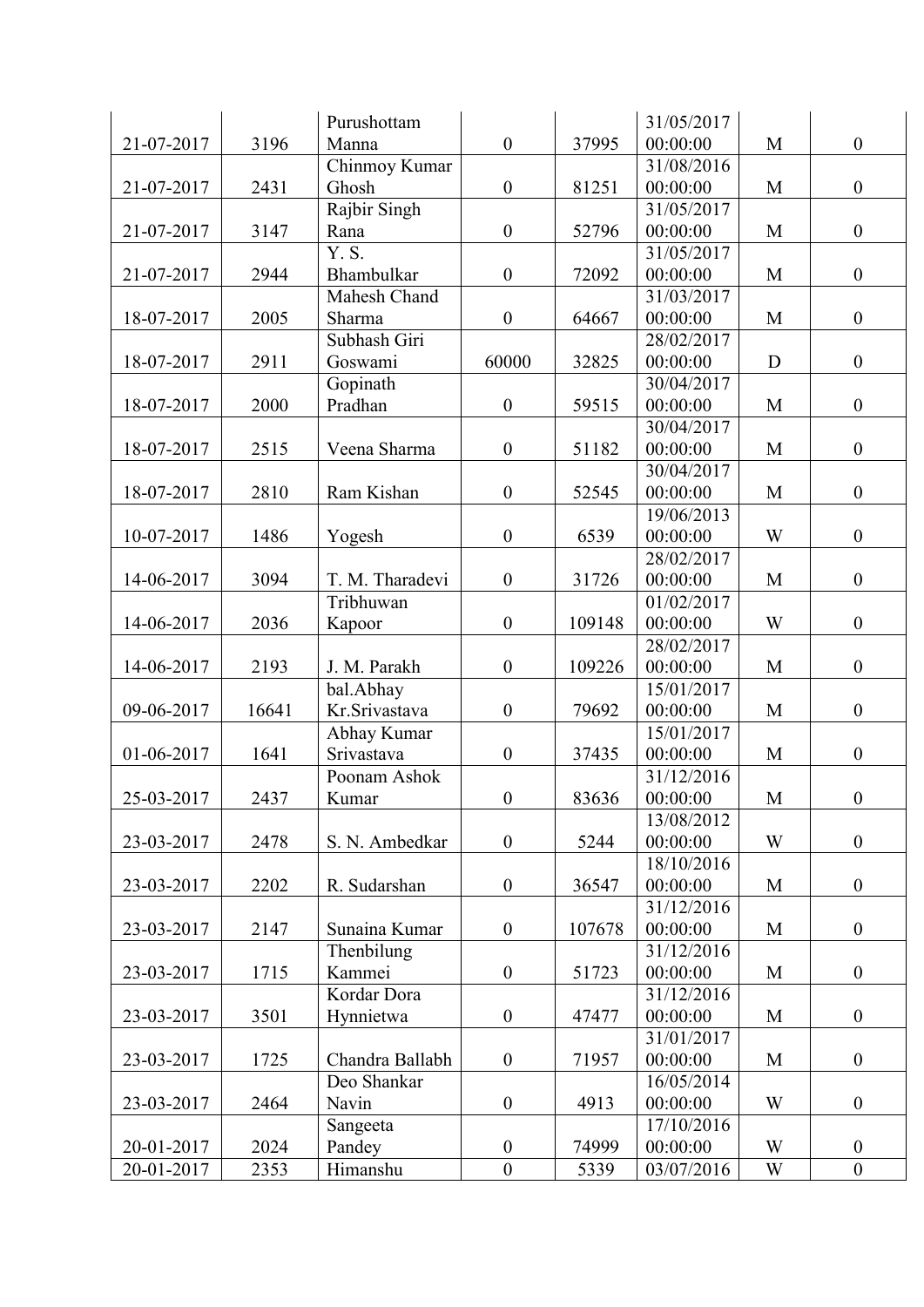|            |      | Mishra               |                  |        | 00:00:00   |             |                  |
|------------|------|----------------------|------------------|--------|------------|-------------|------------------|
|            |      |                      |                  |        | 20/09/2016 |             |                  |
| 20-01-2017 | 4302 | H.K.Khuma            | $\boldsymbol{0}$ | 1429   | 00:00:00   | W           | $\boldsymbol{0}$ |
|            |      | G. Santosh           |                  |        | 14/06/2016 |             |                  |
| 20-01-2017 | 1463 | Kumar                | 80000            | 35462  | 00:00:00   | D           | $\boldsymbol{0}$ |
|            |      | Mohammad             |                  |        | 31/10/2016 |             |                  |
| 29-11-2016 | 2765 | Rais Siddiqui        | $\boldsymbol{0}$ | 49524  | 00:00:00   | M           | $\boldsymbol{0}$ |
|            |      | Kaleemuddin          |                  |        | 04/10/2016 |             |                  |
| 29-11-2016 | 4286 | Khan                 | $\boldsymbol{0}$ | 1478   | 00:00:00   | W           | $\boldsymbol{0}$ |
|            |      |                      |                  |        | 07/01/2016 |             |                  |
| 29-11-2016 | 4038 | V. Girija Devi       | $\boldsymbol{0}$ | 4478   | 00:00:00   | $\mathbf M$ | $\boldsymbol{0}$ |
|            |      |                      |                  |        | 07/10/2016 |             |                  |
| 29-11-2016 | 4269 | Rajesh Kumar         | $\boldsymbol{0}$ | 1478   | 00:00:00   | W           | $\boldsymbol{0}$ |
|            |      | <b>Sushant Kumar</b> |                  |        | 27/10/2014 |             |                  |
| 29-11-2016 | 2523 | Mishra               | $\boldsymbol{0}$ | 5468   | 00:00:00   | W           | $\boldsymbol{0}$ |
|            |      |                      |                  |        | 30/09/2016 |             |                  |
| 29-11-2016 | 2214 | K. S. Tiwari         | $\boldsymbol{0}$ | 17843  | 00:00:00   | M           | $\boldsymbol{0}$ |
|            |      |                      |                  |        | 01/08/2016 |             |                  |
| 23-09-2016 | 4327 | Pradeep Kumar        | $\boldsymbol{0}$ | 1343   | 00:00:00   | W           | $\boldsymbol{0}$ |
|            |      | C. Narendra          |                  |        | 31/08/2016 |             |                  |
| 23-09-2016 | 1130 | Kumar                | $\boldsymbol{0}$ | 44406  | 00:00:00   | M           | $\boldsymbol{0}$ |
|            |      | Vivek Kumar          |                  |        | 31/07/2016 |             |                  |
| 23-09-2016 | 1960 | Sharma               | $\boldsymbol{0}$ | 64036  | 00:00:00   | M           | $\boldsymbol{0}$ |
|            |      |                      |                  |        | 30/06/2016 |             |                  |
| 23-09-2016 | 2358 | Ravi Mohan           | $\boldsymbol{0}$ | 103207 | 00:00:00   | M           | $\boldsymbol{0}$ |
|            |      |                      |                  |        | 31/08/2016 |             |                  |
| 23-09-2016 | 2271 | D. B. Negi           | $\boldsymbol{0}$ | 89410  | 00:00:00   | M           | $\boldsymbol{0}$ |
|            |      |                      |                  |        | 14/06/2016 |             |                  |
| 23-09-2016 | 3475 | <b>Ashok Dhok</b>    | 60000            | 18160  | 00:00:00   | $\mathbf D$ | $\boldsymbol{0}$ |
|            |      | Pou                  |                  |        |            |             |                  |
|            |      | Mathiupuang          |                  |        | 17/08/2016 |             |                  |
| 23-09-2016 | 3647 | Gonmei               | $\boldsymbol{0}$ | 6635   | 00:00:00   | W           | $\boldsymbol{0}$ |
|            |      |                      |                  |        | 31/08/2016 |             |                  |
| 23-09-2016 | 2428 | Satendra Singh       | $\boldsymbol{0}$ | 5341   | 00:00:00   | M           | $\boldsymbol{0}$ |
|            |      | Dibyendu             |                  |        | 31/08/2016 |             |                  |
| 23-09-2016 | 1748 | Moulik               | $\boldsymbol{0}$ | 51171  | 00:00:00   | M           | $\boldsymbol{0}$ |
|            |      |                      |                  |        | 30/06/2016 |             |                  |
| 23-09-2016 | 1303 | Mahabir Singh-I      | $\boldsymbol{0}$ | 35032  | 00:00:00   | M           | $\boldsymbol{0}$ |
|            |      | Krishna Mohan        |                  |        | 30/06/2016 |             |                  |
| 23-09-2016 | 2805 | Kondabolu            | $\boldsymbol{0}$ | 53897  | 00:00:00   | M           | $\boldsymbol{0}$ |
|            |      |                      |                  |        | 31/05/2016 |             |                  |
| 14-06-2016 | 2051 | S. C. Garg           | $\boldsymbol{0}$ | 79467  | 00:00:00   | M           | $\boldsymbol{0}$ |
|            |      | Shyam Sunder         |                  |        | 31/05/2016 |             |                  |
| 14-06-2016 | 1762 | Saini                | $\boldsymbol{0}$ | 37170  | 00:00:00   | M           | $\boldsymbol{0}$ |
|            |      |                      |                  |        | 01/04/2016 |             |                  |
| 28-05-2016 | 1712 | Tejkrishan Kaul      | $\boldsymbol{0}$ | 75794  | 00:00:00   | W           | $\boldsymbol{0}$ |
|            |      |                      |                  |        | 30/04/2016 |             |                  |
| 27-05-2016 | 1261 | G. Prasad            | $\boldsymbol{0}$ | 81226  | 00:00:00   | M           | $\boldsymbol{0}$ |
| 27-05-2016 | 3628 | Pushpalata           | $\overline{0}$   | 30181  | 31/03/2016 | M           | $\boldsymbol{0}$ |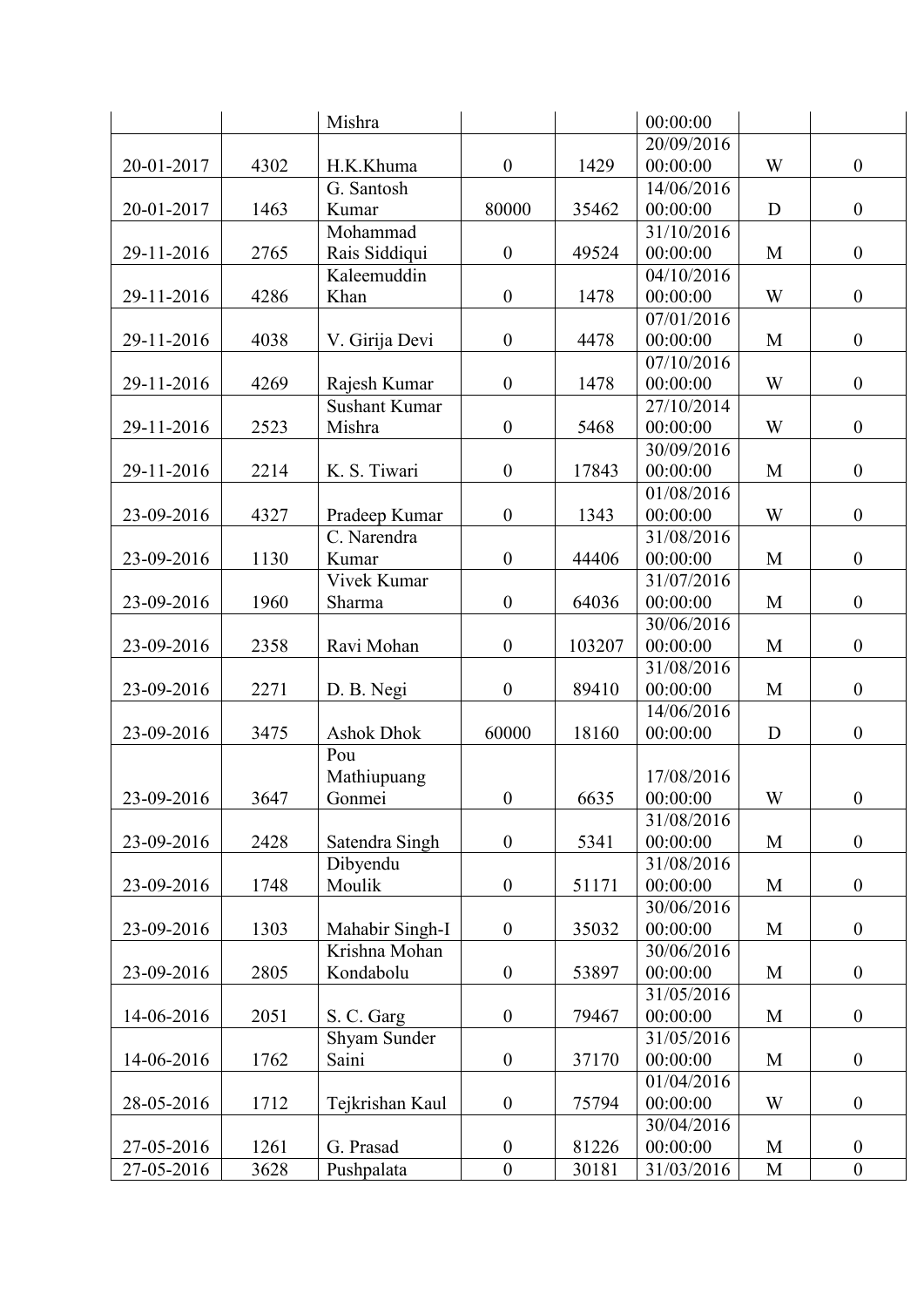|                  |      | Karan               |                  |       | 00:00:00               |   |                  |
|------------------|------|---------------------|------------------|-------|------------------------|---|------------------|
|                  |      | P. Yogesh           |                  |       | 07/08/2015             |   |                  |
| 02-05-2016       | 4272 | Kumar               | $\boldsymbol{0}$ | 1661  | 00:00:00               | W | $\boldsymbol{0}$ |
|                  |      |                     |                  |       | 31/01/2016             |   |                  |
| 29-03-2016       | 1866 | S. C. Batra         | $\boldsymbol{0}$ | 54343 | 00:00:00               | M | $\boldsymbol{0}$ |
|                  |      |                     |                  |       | 30/12/2015             |   |                  |
| 29-03-2016       | 4257 | Aditya Saurav       | $\boldsymbol{0}$ | 1009  | 00:00:00               | W | $\boldsymbol{0}$ |
|                  |      | V.S.P.              |                  |       | 31/01/2016             |   |                  |
| 29-03-2016       | 2297 | Srivastava          | $\boldsymbol{0}$ | 37857 | 00:00:00               | M | $\boldsymbol{0}$ |
|                  |      |                     |                  |       | 29/10/2015             |   |                  |
| 29-03-2016       | 3554 | Har Singh           | $\boldsymbol{0}$ | 2734  | 00:00:00               | W | $\boldsymbol{0}$ |
|                  |      |                     |                  |       | 12/11/2015             |   |                  |
| 04-03-2016       | 2316 | Padam Singh         | 60000            | 13865 | 00:00:00               | D | $\boldsymbol{0}$ |
|                  |      |                     |                  |       | 31/12/2015             |   |                  |
| 04-03-2016       | 1749 | K. G. Rao           | $\boldsymbol{0}$ | 49701 | 00:00:00               | M | $\boldsymbol{0}$ |
|                  |      | Raghvendra          |                  |       | 05/03/2015             |   |                  |
| 04-03-2016       | 3891 | Tripathi            | 120000           | 3448  | 00:00:00               | D | $\boldsymbol{0}$ |
|                  |      | N.V.                |                  |       | 31/10/2015             |   |                  |
| 22-01-2016       | 3077 | Sreedharan          | $\boldsymbol{0}$ | 62491 | 00:00:00               | M | $\boldsymbol{0}$ |
|                  |      |                     |                  |       | 02/09/2015             |   |                  |
| 22-01-2016       | 4270 | Monika Sharma       | $\boldsymbol{0}$ | 874   | 00:00:00               | W | $\boldsymbol{0}$ |
|                  |      |                     |                  |       | 31/10/2015             |   |                  |
| 22-01-2016       | 1232 | Jitender Sethi      | $\boldsymbol{0}$ | 58566 | 00:00:00               | M | $\boldsymbol{0}$ |
|                  |      |                     |                  |       | 30/04/2015             |   |                  |
| $02 - 12 - 2015$ | 3216 | Sandhya Mishra      | $\boldsymbol{0}$ | 40634 | 00:00:00               | M | $\boldsymbol{0}$ |
|                  |      | Arvinder Singh      |                  |       | 30/04/2015             |   |                  |
| 02-12-2015       | 1244 | Chhatwal            | $\boldsymbol{0}$ | 72622 | 00:00:00               | M | $\boldsymbol{0}$ |
|                  |      |                     |                  |       | 01/06/2015             |   |                  |
| 22-09-2015       | 4325 | Anurag Rohilla      | $\boldsymbol{0}$ | 703   | 00:00:00               | W | $\boldsymbol{0}$ |
|                  |      |                     |                  |       | 30/06/2015             |   |                  |
| 22-09-2015       | 3123 | M. Krishnaiah       | $\boldsymbol{0}$ | 35688 | 00:00:00               | M | $\boldsymbol{0}$ |
|                  |      |                     |                  |       | 30/06/2015             |   |                  |
| 22-09-2015       | 2323 | S. S. Hasan         | $\boldsymbol{0}$ | 94663 | 00:00:00               | M | $\boldsymbol{0}$ |
|                  |      |                     |                  |       | 31/07/2015             |   |                  |
| 22-09-2015       |      |                     | $\boldsymbol{0}$ |       | 00:00:00               |   | $\boldsymbol{0}$ |
|                  | 1716 | G. Vijaya Raju      |                  | 64467 |                        | M |                  |
|                  | 3187 | Chandra Deep        | $\boldsymbol{0}$ |       | 31/07/2015             |   |                  |
| 22-09-2015       |      | Singh               |                  | 32234 | 00:00:00               | M | $\boldsymbol{0}$ |
|                  |      | Syed                |                  |       |                        |   |                  |
|                  |      | Mohammed            | $\boldsymbol{0}$ |       | 31/07/2015<br>00:00:00 |   |                  |
| 22-09-2015       | 1821 | Fazil<br>Hisamuddin |                  | 45073 | 30/06/2015             | M | $\boldsymbol{0}$ |
|                  |      |                     |                  |       |                        |   |                  |
| 22-09-2015       | 2156 | Faruqui             | $\boldsymbol{0}$ | 94663 | 00:00:00<br>21/07/2015 | M | $\boldsymbol{0}$ |
|                  |      | Capt Satender       |                  |       |                        |   |                  |
| 22-09-2015       | 1289 | <b>Singh Bisht</b>  | 120000           | 73782 | 00:00:00               | D | $\boldsymbol{0}$ |
|                  |      | V.Vijaya            |                  |       | 30/06/2015             |   |                  |
| 22-09-2015       | 1476 | Bhaskara Reddy      | $\boldsymbol{0}$ | 32236 | 00:00:00               | M | $\boldsymbol{0}$ |
|                  |      |                     |                  |       | 30/08/2014             |   |                  |
| 22-09-2015       | 3761 | Santosh Kumar       | $\boldsymbol{0}$ | 5862  | 00:00:00               | W | $\boldsymbol{0}$ |
| 26-05-2015       | 3510 | Sandip              | $\mathbf{0}$     | 2347  | 16/03/2015             | W | $\boldsymbol{0}$ |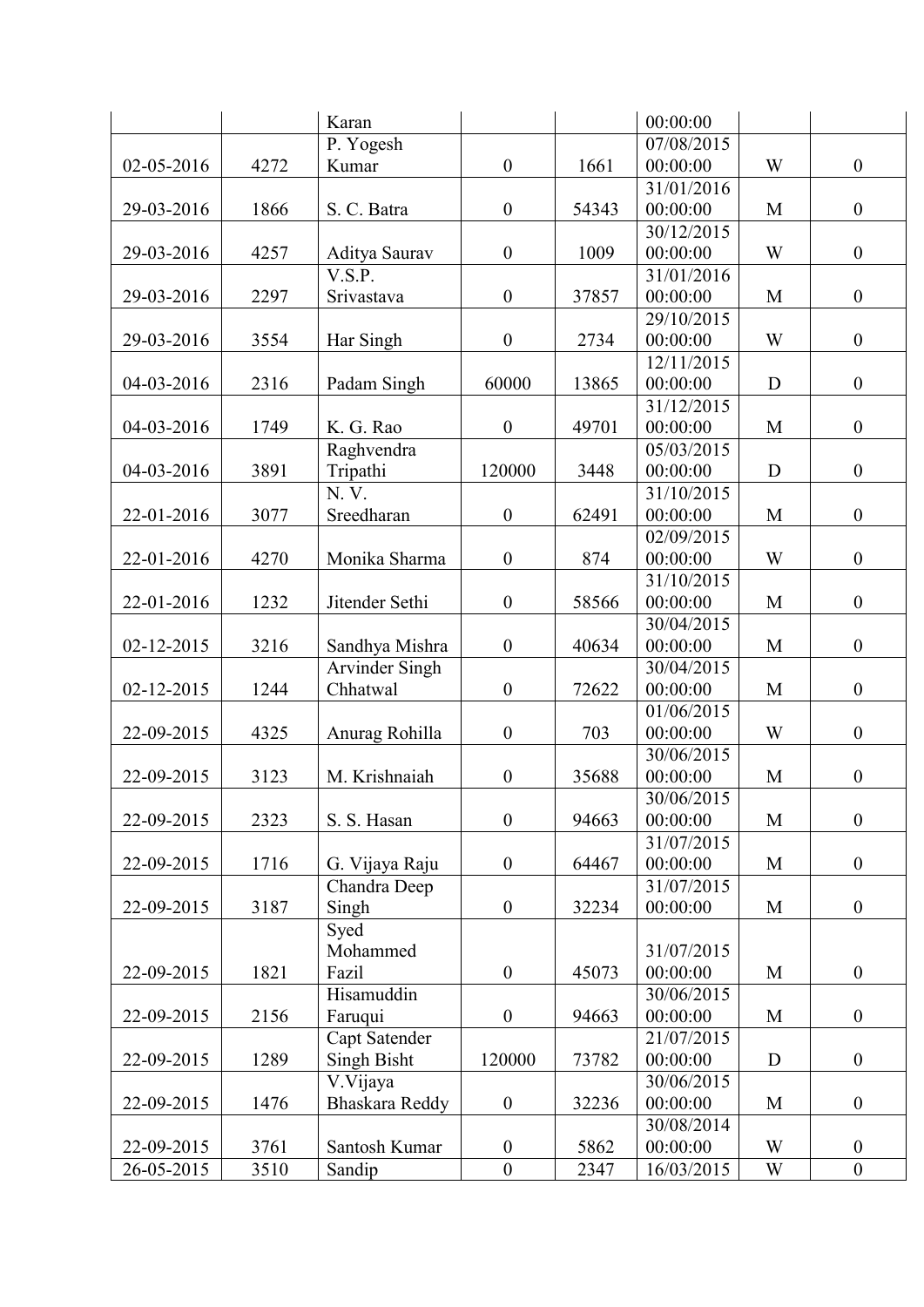|            |          | Manjumdar           |                  |       | 00:00:00             |   |                  |
|------------|----------|---------------------|------------------|-------|----------------------|---|------------------|
|            |          | Gajendra Prasad     |                  |       | 31/03/2015           |   |                  |
| 26-05-2015 | 1730     | Singh               | $\boldsymbol{0}$ | 51012 | 00:00:00             | M | $\boldsymbol{0}$ |
|            |          | Dharampal           |                  |       | 28/02/2015           |   |                  |
| 05-05-2015 | 2490     | Bhagat              | $\boldsymbol{0}$ | 34549 | 00:00:00             | M | $\boldsymbol{0}$ |
|            |          |                     |                  |       | 28/02/2015           |   |                  |
| 05-05-2015 | 2372     | Gurchain Singh      | $\boldsymbol{0}$ | 58593 | 00:00:00             | M | $\boldsymbol{0}$ |
|            |          |                     |                  |       | 25/01/2015           |   |                  |
| 17-02-2015 | 1707     | Ashok Kumar         | $\boldsymbol{0}$ | 42956 | 00:00:00             | M | $\boldsymbol{0}$ |
|            |          | Sujit Kumar         |                  |       | $\frac{31}{01}/2015$ |   |                  |
| 17-02-2015 | 2254     | Ghosh               | $\boldsymbol{0}$ | 14225 | 00:00:00             | M | $\boldsymbol{0}$ |
|            |          |                     |                  |       | 31/01/2015           |   |                  |
| 17-02-2015 | 1235     | B. Natarajan        | $\boldsymbol{0}$ | 91227 | 00:00:00             | M | $\boldsymbol{0}$ |
|            |          |                     |                  |       | 31/01/2015           |   |                  |
| 17-02-2015 | 1928     | <b>Usha Pandey</b>  | $\boldsymbol{0}$ | 16728 | 00:00:00             | M | $\boldsymbol{0}$ |
|            |          |                     |                  |       | 30/09/2014           |   |                  |
| 28-01-2015 | 2809     | Chunilal Sharma     | $\boldsymbol{0}$ | 34708 | 00:00:00             | M | $\boldsymbol{0}$ |
|            |          | Deepankar Das       |                  |       | 30/09/2014           |   |                  |
| 28-01-2015 | 1240     | Gupta               | $\boldsymbol{0}$ | 43349 | 00:00:00             | M | $\boldsymbol{0}$ |
|            |          |                     |                  |       | 30/09/2014           |   |                  |
|            |          |                     | $\boldsymbol{0}$ |       | 00:00:00             |   |                  |
| 28-01-2015 | 2141     | Renu Bhardwaj       |                  | 56384 |                      | M | $\boldsymbol{0}$ |
|            |          | Rita Rani           |                  |       | 30/09/2014           |   |                  |
| 28-01-2015 | 2135     | Paliwal             | $\boldsymbol{0}$ | 88667 | 00:00:00             | M | $\boldsymbol{0}$ |
|            |          |                     |                  |       | 09/01/2014           |   |                  |
| 28-01-2015 | 2746     | G. Valte            | 120000           | 24629 | 00:00:00             | D | $\boldsymbol{0}$ |
|            |          |                     |                  |       | 31/07/2014           |   |                  |
| 28-01-2015 | 2138     | Vimal Thorat        | $\boldsymbol{0}$ | 61157 | 00:00:00             | M | $\boldsymbol{0}$ |
|            |          |                     |                  |       | 31/08/2014           |   |                  |
| 28-01-2015 | 2303     | A. Jayapal          | $\boldsymbol{0}$ | 34381 | 00:00:00             | M | $\boldsymbol{0}$ |
|            |          | Kamal Kant          |                  |       | 29/10/2007           |   |                  |
| 28-01-2015 | $C-1996$ | Verma               | $\boldsymbol{0}$ | 9705  | 00:00:00             | W | $\boldsymbol{0}$ |
|            |          |                     |                  |       | 25/07/2005           |   |                  |
| 28-01-2015 | A-1993   | R Nandyal           | $\boldsymbol{0}$ | 21706 | 00:00:00             | W | $\boldsymbol{0}$ |
|            |          | <b>B</b> H Sabha    |                  |       | 28/02/2005           |   |                  |
| 28-01-2015 | A-1998   | Pandit              | $\boldsymbol{0}$ | 9449  | 00:00:00             | M | $\boldsymbol{0}$ |
|            |          |                     |                  |       | 31/08/2014           |   |                  |
| 28-01-2015 | 1731     | Meera Dey           | $\boldsymbol{0}$ | 46767 | 00:00:00             | M | $\boldsymbol{0}$ |
|            |          |                     |                  |       | 31/10/2014           |   |                  |
| 20-01-2015 | 1328     | Sawant Janardan     | $\boldsymbol{0}$ | 16779 | 00:00:00             | M | $\boldsymbol{0}$ |
|            |          |                     |                  |       | 31/10/2014           |   |                  |
| 20-01-2015 | 1858     | D deb               | $\boldsymbol{0}$ | 62568 | 00:00:00             | M | $\boldsymbol{0}$ |
|            |          |                     |                  |       | 16/12/2014           |   |                  |
| 20-01-2015 | 4317     | <b>Arvind Kumar</b> | $\boldsymbol{0}$ | 485   | 00:00:00             | W | $\boldsymbol{0}$ |
|            |          |                     |                  |       | 28/11/2014           |   |                  |
| 20-01-2015 | 4309     | Pran Bensla         | $\boldsymbol{0}$ | 443   | 00:00:00             | W | $\boldsymbol{0}$ |
|            |          | Nalini Arvind       |                  |       | 31/12/2014           |   |                  |
| 20-01-2015 | 2120     | Lele                | $\boldsymbol{0}$ | 47722 | 00:00:00             | M | $\boldsymbol{0}$ |
|            |          | Ramesh              |                  |       | 31/12/2014           |   |                  |
| 20-01-2015 | 2439     | Chander Sharma      | $\boldsymbol{0}$ | 38011 | 00:00:00             | W | $\boldsymbol{0}$ |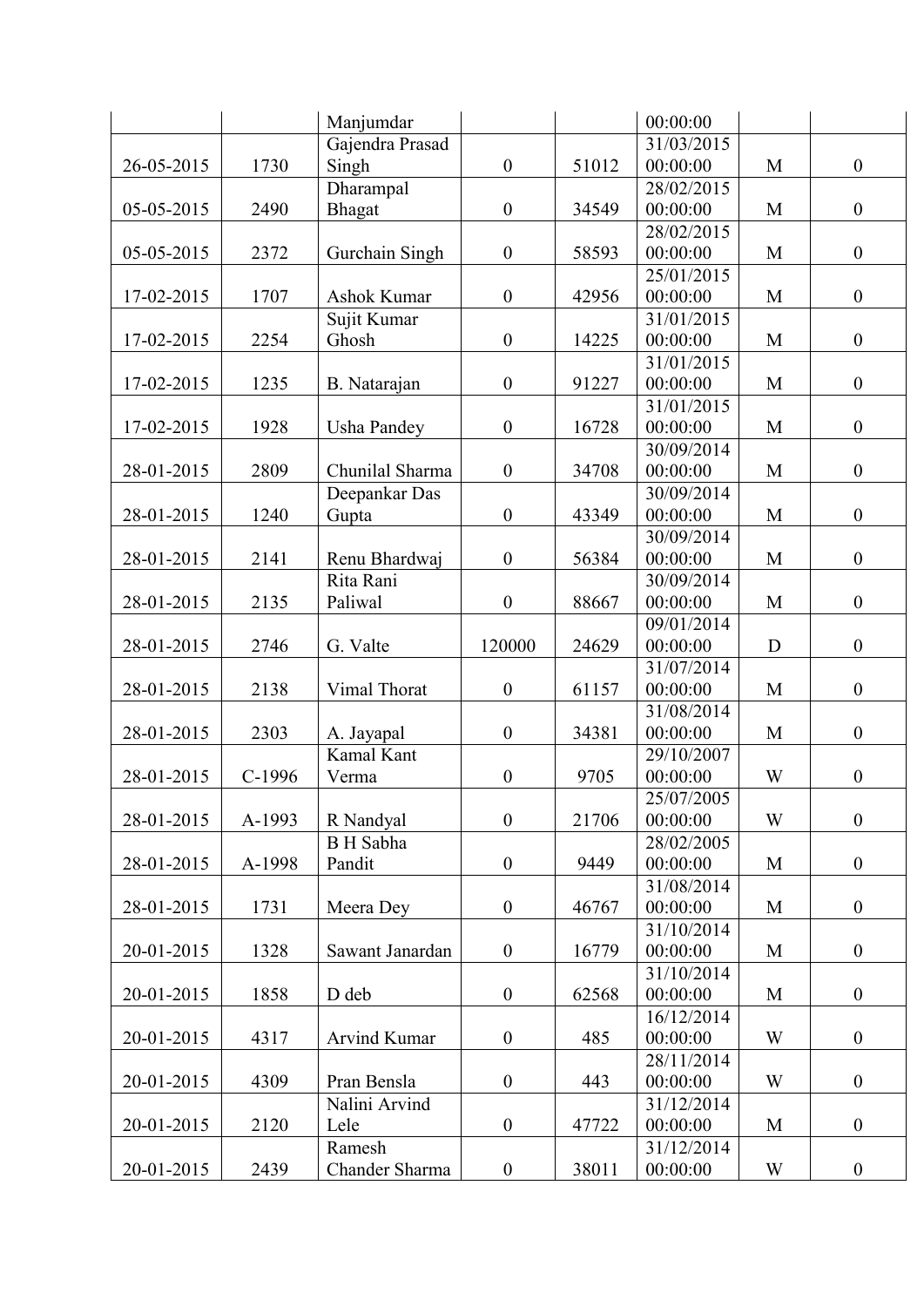|            |           |                     |                  |       | 25/07/2014 |   |                  |
|------------|-----------|---------------------|------------------|-------|------------|---|------------------|
| 20-01-2015 | 2134      | Parveen Babbar      | $\boldsymbol{0}$ | 9619  | 00:00:00   | W | $\boldsymbol{0}$ |
|            |           | Narendra Kumar      |                  |       | 22/03/2014 |   |                  |
| 20-01-2015 | 3916      | Das                 | 120000           | 2294  | 00:00:00   | D | $\boldsymbol{0}$ |
|            |           |                     |                  |       | 17/04/2014 |   |                  |
| 11-09-2014 | 1165      | <b>Baldau Dubey</b> | 80000            | 46607 | 00:00:00   | D | $\boldsymbol{0}$ |
|            |           |                     |                  |       | 14/02/2014 |   |                  |
| 11-09-2014 | 4178      | Susanta Banik       | $\overline{0}$   | 596   | 00:00:00   | W | $\boldsymbol{0}$ |
|            |           |                     |                  |       | 16/01/2013 |   |                  |
| 11-09-2014 | 2466      | Manjeet Baruah      | $\boldsymbol{0}$ | 3248  | 00:00:00   | W | $\boldsymbol{0}$ |
|            |           |                     |                  |       | 10/06/2014 |   |                  |
| 11-09-2014 | 4271      | Pankaj Kumar        | $\boldsymbol{0}$ | 476   | 00:00:00   | M | $\boldsymbol{0}$ |
|            |           | Inder Mohan         |                  |       | 30/06/2014 |   |                  |
| 11-09-2014 | 1988      | Dhiwan              | $\overline{0}$   | 46017 | 00:00:00   | M | $\boldsymbol{0}$ |
|            |           |                     |                  |       | 05/06/2014 |   |                  |
| 11-09-2014 | 3706      | Rajnish Kumar       | $\boldsymbol{0}$ | 1288  | 00:00:00   | M | $\boldsymbol{0}$ |
|            |           | Vardhini            |                  |       | 30/06/2014 |   |                  |
| 11-09-2014 | 2128      | Bhattacharjee       | $\boldsymbol{0}$ | 9480  | 00:00:00   | M | $\boldsymbol{0}$ |
|            |           |                     |                  |       | 23/08/2013 |   |                  |
| 16-05-2014 | 4085      | Pankaj Banweer      | $\boldsymbol{0}$ | 319   | 00:00:00   | W | $\boldsymbol{0}$ |
|            |           |                     |                  |       | 31/01/2014 |   |                  |
| 16-05-2014 | 2091      | Bimla Kapoor        | $\boldsymbol{0}$ | 34588 | 00:00:00   | M | $\boldsymbol{0}$ |
|            |           | Krishan Lal         |                  |       | 28/02/2014 |   |                  |
| 16-05-2014 | 1859      | Juneja              | $\boldsymbol{0}$ | 68637 | 00:00:00   | M | $\boldsymbol{0}$ |
|            |           | Meenakshi           |                  |       | 31/03/2014 |   |                  |
| 16-05-2014 | 2332      | Mathur              | $\boldsymbol{0}$ | 46092 | 00:00:00   | M | $\boldsymbol{0}$ |
|            |           | Kaushala Diesh      |                  |       | 31/03/2014 |   |                  |
| 16-05-2014 | 1743      | Sharma              | $\boldsymbol{0}$ | 39930 | 00:00:00   | M | $\boldsymbol{0}$ |
|            |           | Chandra             |                  |       | 20/03/2014 |   |                  |
| 16-05-2014 | 4296      | Shekhar Giri        | $\boldsymbol{0}$ | 236   | 00:00:00   | W | $\boldsymbol{0}$ |
|            |           |                     |                  |       | 30/04/2014 |   |                  |
| 09-05-2014 | 2426      | Asha Khare          | $\boldsymbol{0}$ | 31576 | 00:00:00   | M | $\boldsymbol{0}$ |
|            |           | Donlang             |                  |       | 23/04/2014 |   |                  |
| 09-05-2014 | 4159      | Khongwir            | $\boldsymbol{0}$ | 655   | 00:00:00   | W | $\boldsymbol{0}$ |
|            |           |                     |                  |       | 02/03/2010 |   |                  |
| 17-02-2014 | 30/A/2009 | Kripamoy aguan      | $\boldsymbol{0}$ | 1225  | 00:00:00   | W | $\boldsymbol{0}$ |
|            |           |                     |                  |       | 07/12/2010 |   |                  |
| 17-02-2014 | 28/A/2009 | Kalpana Mishra      | $\boldsymbol{0}$ | 2018  | 00:00:00   | W | $\boldsymbol{0}$ |
|            |           |                     |                  |       | 30/11/2011 |   |                  |
| 17-02-2014 | 43/A/2009 | P R R Nair          | $\boldsymbol{0}$ | 3053  | 00:00:00   | M | $\boldsymbol{0}$ |
|            |           |                     |                  |       | 31/10/2011 |   |                  |
| 17-02-2014 | 03/A/2007 | <b>B</b> S Hansra   | $\boldsymbol{0}$ | 5468  | 00:00:00   | M | $\boldsymbol{0}$ |
|            |           | D. S.               |                  |       | 31/08/2013 |   |                  |
| 17-02-2014 | 3620      | Bhattacharjee       | $\boldsymbol{0}$ | 1661  | 00:00:00   | M | $\boldsymbol{0}$ |
|            |           |                     |                  |       | 17/06/2013 |   |                  |
| 17-02-2014 | 3832      | Rajeev Kumar        | $\boldsymbol{0}$ | 742   | 00:00:00   | W | $\boldsymbol{0}$ |
|            |           |                     |                  |       | 01/01/2013 |   |                  |
| 17-02-2014 | 2023      | Salil Mishra        | $\boldsymbol{0}$ | 70305 | 00:00:00   | W | $\boldsymbol{0}$ |
| 17-02-2014 | 4021      | Shireesh Pal        | $\boldsymbol{0}$ | 2019  | 17/12/2013 | W | $\boldsymbol{0}$ |